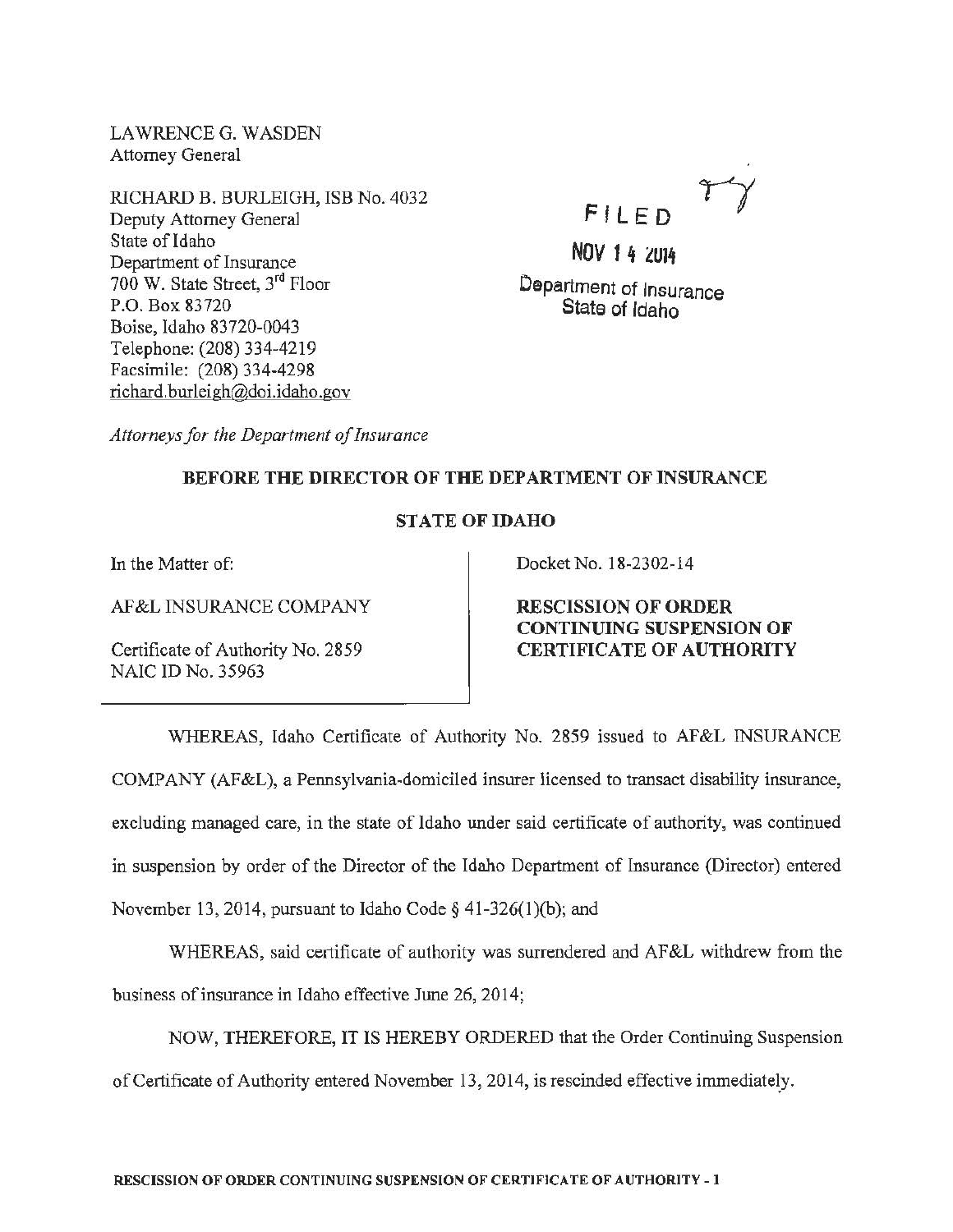DATED this  $\left\{4\right\}$  ay of November, 2014.

STATE OF IDAHO DEPARTMENT OF INSU **WILLIAM** Director

## NOTIFICATION OF RIGHTS

This is a final order of the Director. Any party may file a motion for reconsideration of this final order within fourteen (14) days of the service date of this order. The agency will dispose of the petition for reconsideration within twenty-one (21) days of its receipt, or the petition will be considered denied by operation of law. *See* Idaho Code § 67-5246(4).

Pursuant to Idaho Code §§ 67-5270 and 67-5272, any party aggrieved by this final order or orders previously issued in this case may appeal this final order and all previously issued orders in this case to district court by filing a petition in the district court of the county in which:

- 1. A hearing was held,
- ii. The final agency action was taken,
- iii. The party seeking review of the order resides, or operates its principal place of business in Idaho, or
- iv. The real property or personal property that was the subject of the agency action is located.

An appeal must be filed within twenty-eight (28) days of (a) the service date of this final order, (b) an order denying petition for reconsideration, or (c) the failure within twenty-one (21) days to grant or deny a petition for reconsideration, whichever is later. *See* Idaho Code § 67-5273. The filing of an appeal to district court does not itself stay the effectiveness or enforcement of the order under appeal.